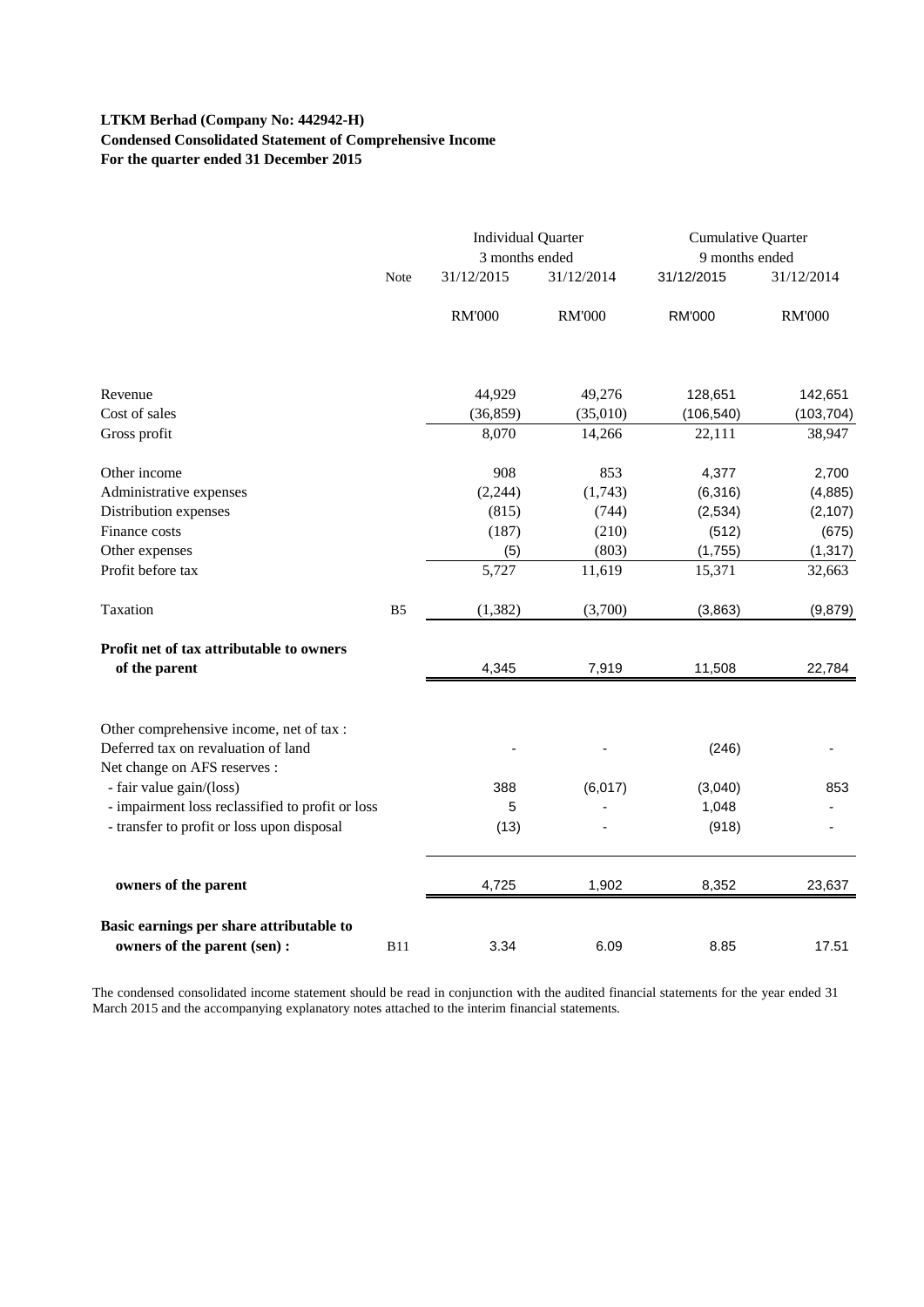### **LTKM Berhad (Company No: 442942-H) Condensed Consolidated Statement of Financial Position As at 31 December 2015**

|                                              |      | As at         | As at         |
|----------------------------------------------|------|---------------|---------------|
|                                              | Note | 31 Dec 2015   | 31 Mar 2015   |
|                                              |      | <b>RM'000</b> | <b>RM'000</b> |
| <b>ASSETS</b>                                |      |               |               |
| <b>Non-current assets</b>                    |      |               |               |
| Property, plant and equipment                |      | 92,045        | 93,911        |
| Investment properties                        |      | 52,850        | 52,850        |
| <b>Biological</b> assets                     |      | 338           | 341           |
| Investment securities                        |      | 33,031        | 36,119        |
|                                              |      | 178,264       | 183,221       |
| <b>Current assets</b>                        |      |               |               |
| Biological assets                            |      | 13,396        | 14,699        |
| Inventories                                  |      | 22,894        | 11,744        |
| Tax recoverables                             |      | 1,372         | 84            |
| Trade and other receivables                  |      | 16,748        | 12,153        |
| Cash and bank balances                       |      | 38,144        | 37,645        |
|                                              |      | 92,554        | 76,325        |
| <b>TOTAL ASSETS</b>                          |      | 270,818       | 259,546       |
| <b>EQUITY AND LIABILITIES</b>                |      |               |               |
| Attributable to equity holders of the parent |      |               |               |
| Share capital                                |      | 65,052        | 43,368        |
| Reserves                                     |      | 161,224       | 178,011       |
| <b>Total equity</b>                          |      | 226,276       | 221,379       |
| <b>Non-current liabilities</b>               |      |               |               |
| <b>Borrowings</b>                            | B7   | 4,073         | 5,865         |
| Deferred tax liabilities                     |      | 8,773         | 8,528         |
|                                              |      | 12,846        | 14,393        |
| <b>Current liabilities</b>                   |      |               |               |
| Trade and other payables                     |      | 13,467        | 8,290         |
| Dividend payable                             |      |               | 4,337         |
| Borrowings                                   | B7   | 18,228        | 9,580         |
| Taxation                                     |      | 1             | 1,567         |
|                                              |      | 31,696        | 23,774        |
|                                              |      |               |               |
| <b>Total liabilities</b>                     |      | 44,542        | 38,167        |
| <b>TOTAL EQUITY AND LIABILITIES</b>          |      | 270,818       | 259,546       |

The condensed consolidated balance sheet should be read in conjunction with the audited financial statements for the year ended 31 March 2015 and the accompanying explanatory notes attached to the interim financial statements.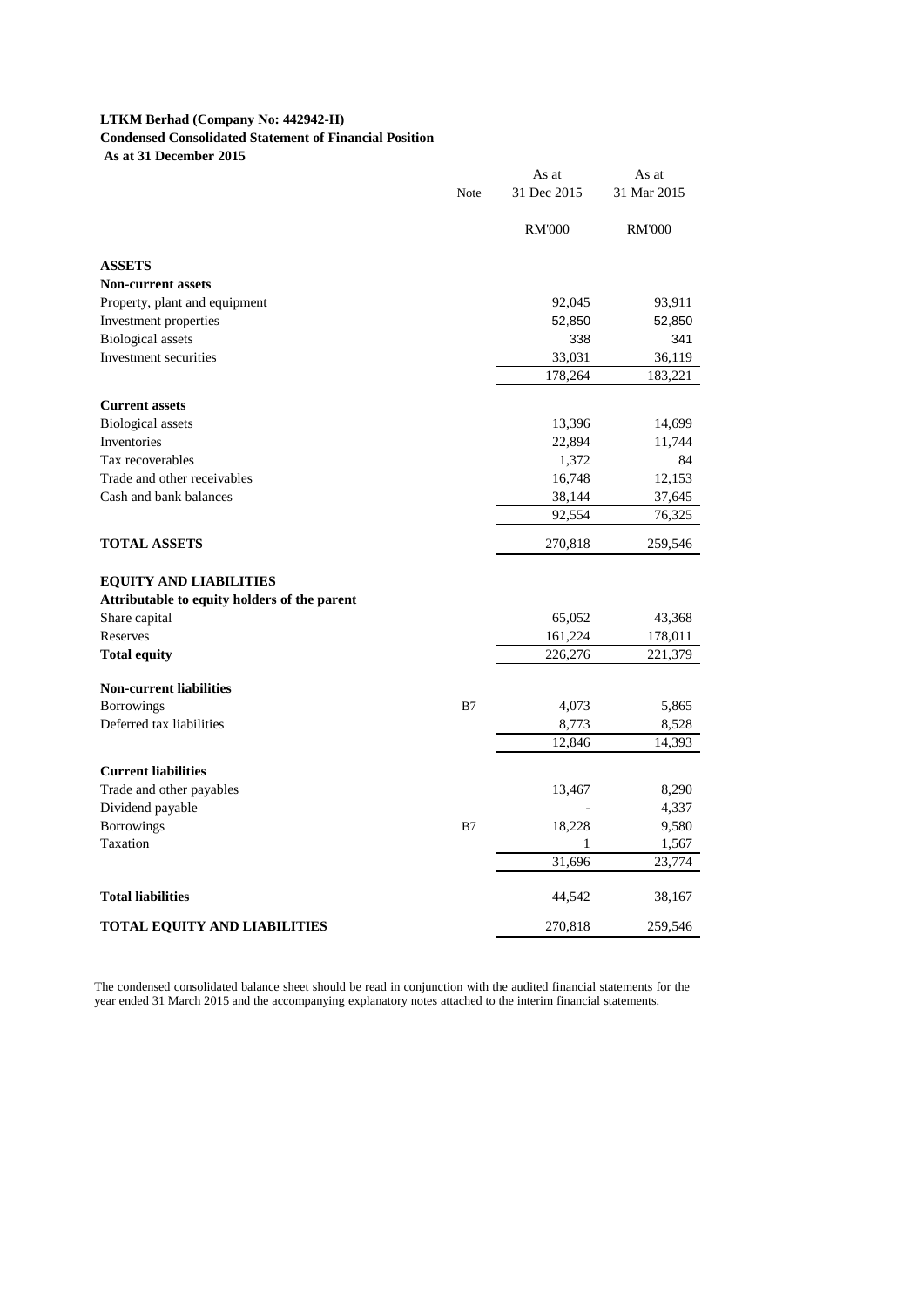#### **LTKM Berhad (Company No: 442942-H)**

**Condensed Consolidated Statement of Cash Flows**

|                                                            | 9 months ended 31 December |               |
|------------------------------------------------------------|----------------------------|---------------|
|                                                            | 2015                       | 2014          |
|                                                            | RM'000                     | <b>RM'000</b> |
| <b>CASH FLOW FROM OPERATING ACTIVITIES</b>                 |                            |               |
| Profit before tax from continuing operations               | 15,371                     | 32,663        |
| Adjustment for non-cash flow                               |                            |               |
| Depreciation of property, plant & equipment                | 5,141                      | 6,190         |
| Amortisation of biological assets                          | 11                         | 28            |
| Gain on disposal of of property, plant and equipment       | (226)                      | (176)         |
| Gain on disposal of investment securities                  | (1,256)                    | (79)          |
| Fair value loss on FVTPL investment                        | 546                        | 608           |
| Impairment loss on AFS investment                          | 1,048                      | 603           |
| Dividend income                                            | (911)                      | (1, 211)      |
| Unrealised exchange gain                                   | (302)                      | (142)         |
| Operating profit before changes in working capital         | 19,422                     | 38,484        |
| Decrease/(increase) in biological assets                   | 1,295                      | (1,316)       |
| (Increase)/decrease in inventories                         | (11, 150)                  | 8,936         |
| (Increase)/decrease in receivables                         | (4, 529)                   | 1,329         |
| Increase in payables                                       | 5,243                      | 4,177         |
| Cash generated from operating activities                   | 10,281                     | 51,610        |
| Net taxes paid                                             | (6, 717)                   | (6, 482)      |
| Net cash generated from operating activities               | 3,564                      | 45,128        |
| <b>CASH FLOW FROM INVESTING ACTIVITIES</b>                 |                            |               |
| Purchase of property, plant & equipment                    | (3, 331)                   | (6, 331)      |
| Purchase of investment securities                          | (4, 130)                   | (5, 187)      |
| Withdrawal of long term fixed deposits                     | 109                        | 106           |
| Proceeds from disposal of property, plant and equipment    | 282                        | 372           |
| Proceeds from disposal of investment securities            | 4,138                      | 868           |
| Dividend received from investment securities               | 911                        | 1.211         |
| Net cash used in investing activities                      | (2,021)                    | (8,961)       |
|                                                            |                            |               |
| <b>CASH FLOW FROM FINANCING ACTIVITIES</b>                 |                            |               |
| Dividends paid                                             | (7, 589)                   | (7,806)       |
| Shares issuance expense                                    | (202)                      |               |
| Net repayment of term loans                                | (2, 343)                   | (1, 448)      |
| Net drawdown / (repayment) of other bank borrowings        | 9,199                      | (13, 947)     |
| Repayment of hire purchase                                 |                            | (340)         |
| Net cash used in financing activities                      | (935)                      | (23, 541)     |
| Net change in cash and cash equivalents                    | 608                        | 12,626        |
| Cash and cash equivalents at 1 April                       | 37,536                     | 20,933        |
| Cash and cash equivalents at end of the period             | 38,144                     | 33,559        |
| Cash and cash equivalents comprise the following amounts:- |                            |               |
| Deposits with licensed banks                               | 22,909                     | 17,513        |
| Cash on hand and at bank                                   | 15,235                     | 16,046        |
| Cash and bank balances                                     | 38,144                     | 33,559        |
|                                                            | 38,144                     | 33,559        |
|                                                            |                            |               |

The condensed consolidated cash flow statement should be read in conjunction with the audited financial statements for the<br>year ended 31 March 2015 and the accompanying explanatory notes attached to the interim financial s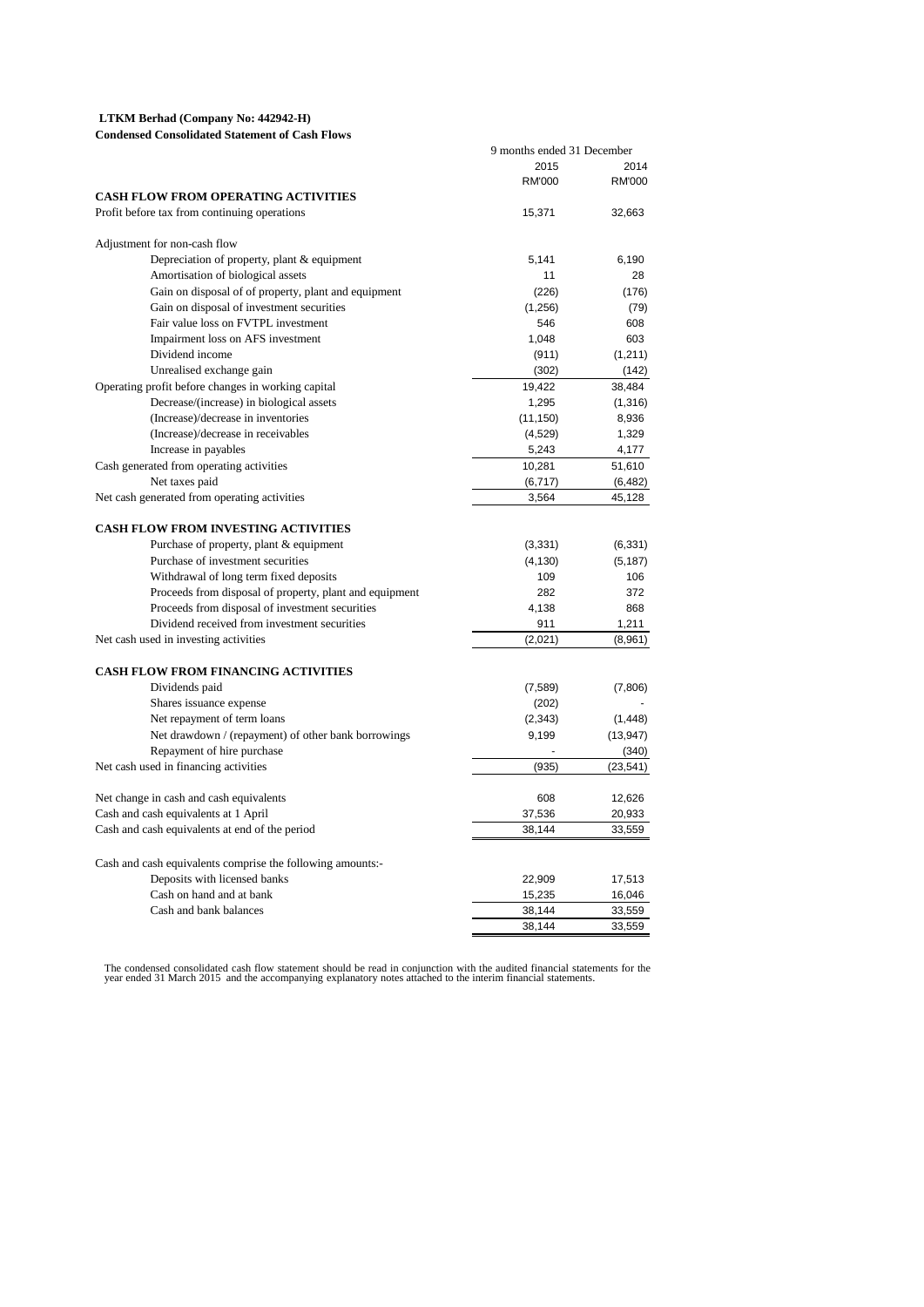#### **LTKM Berhad (Company No: 442942-H) Condensed Consolidated Statements of Changes in Equity For the quarter ended 31 December 2015**

|                                       | <----------------------------------Attributable to equity holders of the parent------------------------------><br>[-----------(Non- distributable)----------------------] |                                   |                                                  |                                                    |                                                         |                                  |  |
|---------------------------------------|---------------------------------------------------------------------------------------------------------------------------------------------------------------------------|-----------------------------------|--------------------------------------------------|----------------------------------------------------|---------------------------------------------------------|----------------------------------|--|
| 9 months ended 31 December 2015       | Share<br>capital<br><b>RM'000</b>                                                                                                                                         | Share<br>premium<br><b>RM'000</b> | Asset<br>revaluation<br>reserve<br><b>RM'000</b> | Available<br>-for-sale<br>reserve<br><b>RM'000</b> | (Distributable)<br>Retained<br>profits<br><b>RM'000</b> | Total<br>equity<br><b>RM'000</b> |  |
| At 1 April 2015                       | 43,368                                                                                                                                                                    | 2,467                             | 36,163                                           | 5,803                                              | 133,578                                                 | 221,379                          |  |
| <b>Total comprehensive income</b>     |                                                                                                                                                                           |                                   | (246)                                            | (2,910)                                            | 11,508                                                  | 8,352                            |  |
| <b>Transactions with owners</b>       |                                                                                                                                                                           |                                   |                                                  |                                                    |                                                         |                                  |  |
| Bonus shares issued during the period | 21,684                                                                                                                                                                    | (2,265)                           | ÷,                                               | $\mathcal{L}_{\mathcal{A}}$                        | (19, 419)                                               |                                  |  |
| Share issuance expense                |                                                                                                                                                                           | (202)                             |                                                  |                                                    |                                                         | (202)                            |  |
| Dividends                             |                                                                                                                                                                           |                                   |                                                  |                                                    | (3,253)                                                 | (3,253)                          |  |
| At 31 December 2015                   | 65,052                                                                                                                                                                    | $\overline{\phantom{a}}$          | 35,917                                           | 2,893                                              | 122,414                                                 | 226,276                          |  |
| 9 months ended 31 December 2014       |                                                                                                                                                                           |                                   |                                                  |                                                    |                                                         |                                  |  |
| At 1 April 2014                       | 43,368                                                                                                                                                                    | 2,467                             | 29,630                                           | 1,751                                              | 96,119                                                  | 173,335                          |  |
| <b>Total comprehensive income</b>     |                                                                                                                                                                           |                                   |                                                  | 853                                                | 22,784                                                  | 23,637                           |  |
| <b>Transactions with owners</b>       |                                                                                                                                                                           |                                   |                                                  |                                                    |                                                         |                                  |  |
| Dividends                             |                                                                                                                                                                           |                                   |                                                  |                                                    | (4, 337)                                                | (4, 337)                         |  |
|                                       | 43,368                                                                                                                                                                    | 2,467                             | 29,630                                           | 2,604                                              | 114,566                                                 | 192,635                          |  |

The condensed consolidated statement of changes in equity should be read in conjunction with the audited financial statements for the year ended 31 March 2015 and the accompanying explanatory notes attached to the interim financial statements.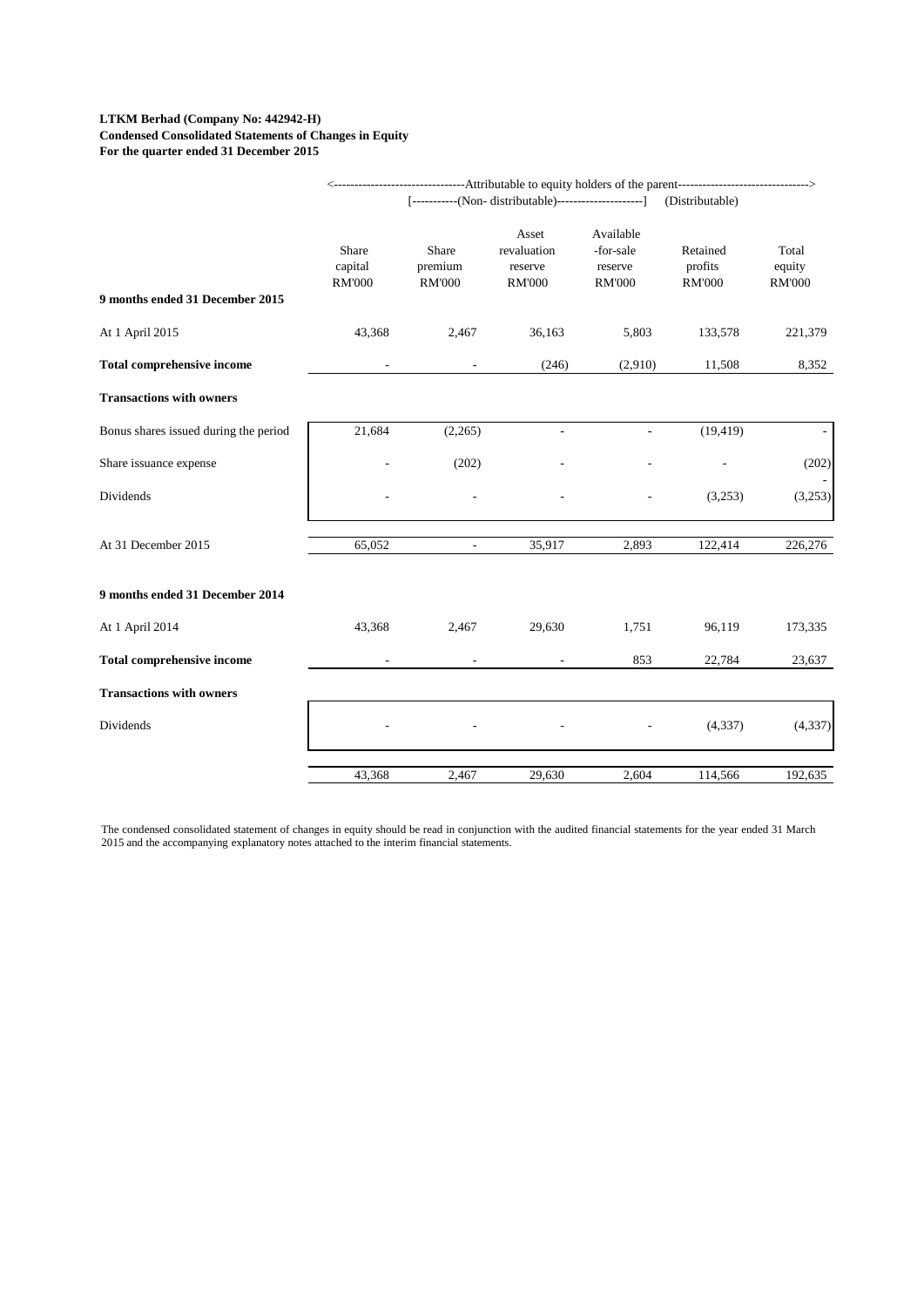# **PART A – Explanatory Notes Pursuant to FRS 134 – Paragraph 16**

### A1. Basis of Preparation

The interim financial statements are unaudited and have been prepared in accordance with the requirements of FRS 134: Interim Financial Reporting and Amendments to FRS 134: Interim Financial Reporting (Improvements to FRSs (2012)) and paragraph 9.22 of the Listing Requirements of Bursa Malaysia Securities Berhad.

The interim financial statements should be read in conjunction with the audited financial statements for the year ended 31 March 2015. These explanatory notes attached to the interim financial statements provide an explanation of events and transactions that are significant to an understanding of the changes in the financial position and performance of the Group since the year ended 31 March 2015.

The accounting policies and methods of computation adopted in the interim financial statements are consistent with those of the audited financial statements for the year ended 31 March 2015, except for the adoption of the following new and revised Financial Reporting Standards ("FRS") and Amendments to FRSs that have become effective for the financial periods beginning 1 April 2015:-

Amendments to FRS 119: Defined Benefit Plans: Employee Contributions Annual Improvements to FRSs 2010 - 2012 Cycle Annual Improvements to FRSs 2011 – 2013 Cycle

The adoption of the above FRSs and Amendments to FRSs did not have any significant effects on the interim financial statements.

The Group has not early adopted the following FRSs and Amendments to FRSs, which have been issued and will be effective for the financial periods as stated below :-

Description Effective date for financial periods beginning on or after

| Annual Improvements to FRSs 2013 - 2014 Cycle                                     | 1 January 2016 |
|-----------------------------------------------------------------------------------|----------------|
| Amendments to FRS 116 and FRS 138 : Clarification of Acceptance                   | 1 January 2016 |
| Methods of Depreciation and Amortisation                                          |                |
| Amendments to FRS 116 and FRS 141 : Agriculture: Bearer Plants                    | 1 January 2016 |
| Amendments to FRS 10 and FRS128: sale or Contribution of Assets                   | 1 January 2016 |
| between and Investor and its Associate or Joint Venture                           |                |
| Amendments to FRS 11: Accounting for Acquisitions of Interest in Joint Operations | 1 January 2016 |
| Amendments to FRS 127: Equity Method in Separate Financial Statements             | 1 January 2016 |
| Amendments to FRS 101: Disclosure Initiative                                      | 1 January 2016 |
| Amendments to FRS 10, FRS 12 and FRS 128: Investment Entities: Applying the       | 1 January 2016 |
| <b>Consolidation Exception</b>                                                    |                |
| FRS 14: Regulatory Deferral Accounts                                              | 1 January 2016 |
| FRS 9: Financial Instruments                                                      | 1 January 2016 |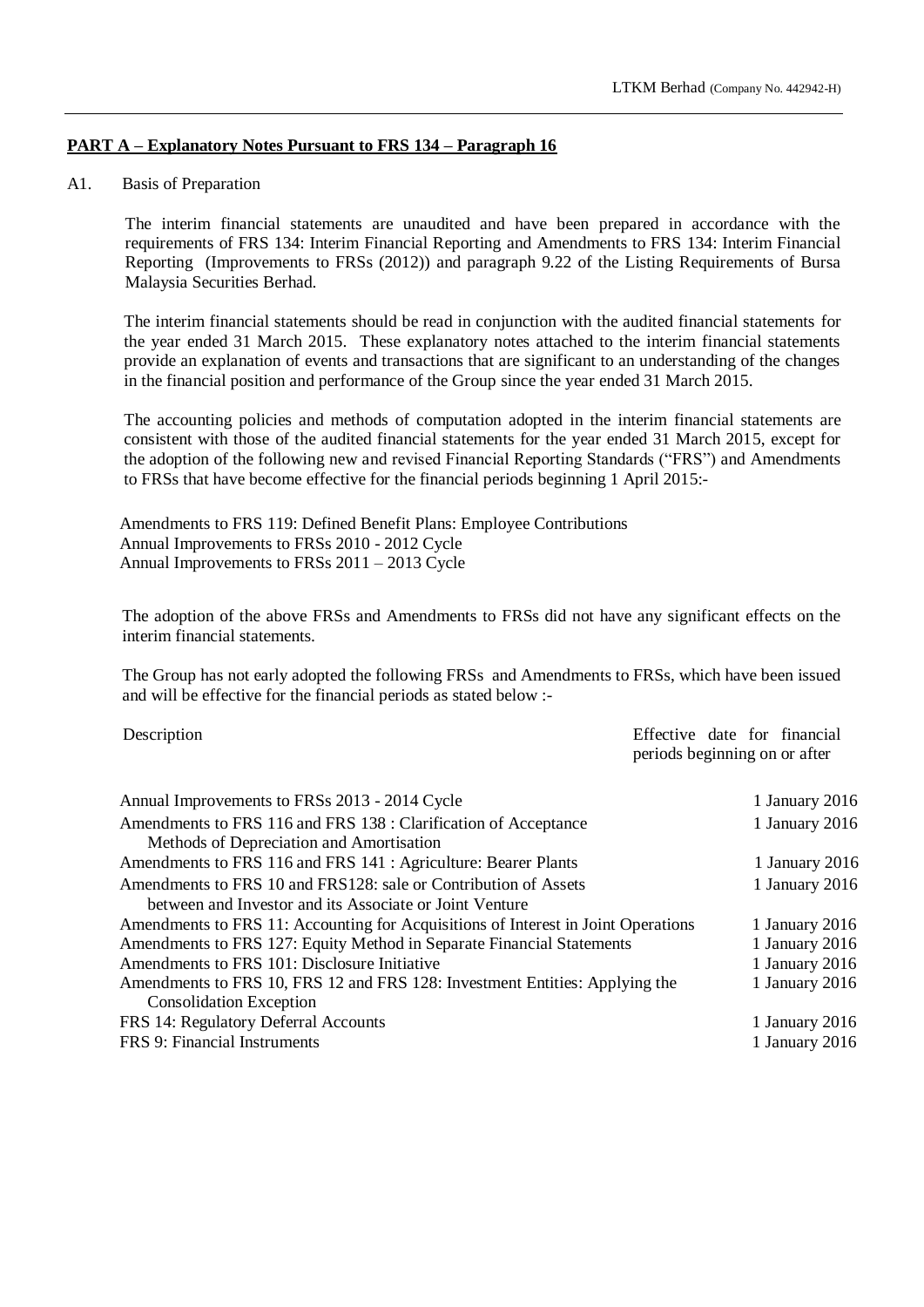The above new FRSs and Amendments to FRSs will be adopted by the Group when they become effective and that the initial applications of these Standards will have no material impact on the financial statements of the Group, except as disclosed below.:

### Amendments to FRS 116 and FRS 141: Agriculture: Bearer Plants

The amendments change the accounting requirements for biological assets that meet the definition of bearer plants. Under the amendments, biological assets that meet the definition of bearer plants will no longer be within the scope of FRS 141. Instead, FRS 116 will apply. After initial recognition, bearer plants will be measured under FRS 116 at accumulated cost (before maturity) and using either the cost model or revaluation model (after maturity). The amendments also require that produce that grows on bearer plants will remain in the scope of FRS 141 and are measured at fair value less costs to sell.

#### Amendments to FRS 127: Equity Method in Separate Financial Statements

The amendments will allow entities to use the equity method to account for investments in subsidiaries, joint ventures and associate in their separate financial statements. Entities already applying FRS and electing to change to the equity method in its separate financial statements will have to apply this change retrospectively. For first-time adopters of FRS electing to use the equity method in its separate financial statements, they will be required to apply this method from the date of transition to FRS. The amendments are effective for annual periods beginning on or after 1 January 2016, with early adoption permitted. These amendments will not have any impact on the Group's and the Company's financial statements.

# Amendments to FRS 10, FRS 12 and FRS 128: Investment Entities: Applying the Consolidation Exception

The amendments clarify that the exemption from presenting consolidated financial statements applies to a parent entity that is a subsidiary of an investment entity, when the investment entity measures all of its subsidiaries at fair value. The amendments further clarify that only a subsidiary that is not an investment entity itself and provides support services to the investment entity is consolidated. In addition, the amendments also provides that if an entity that is not itself an investment entity has an interest in an associate or joint venture that is an investment entity, the entity may, when applying the equity method, retain the fair value measurement applied by that investment entity associate or joint venture to the investment entity associate's or joint venture's interests in subsidiaries.

### FRS 9: Financial Instruments - Classification and Measurement

In November 2014, MASB issued the final version of FRS 9 Financial Instruments which reflects all phases of the financial instruments project and replaces FRS 139 Financial Instruments: Recognition and Measurement and all previous versions of FRS 9. The standard introduces new requirements for classification and measurement, impairment and hedge accounting. FRS 9 is effective for annual periods beginning on or after 1 January 2018, with early application permitted. Retrospective application is required, but comparative information is not compulsory. The adoption of FRS 9 will have an effect on the classification and measurement of the Group's financial assets, but no impact on the classification and measurement of the Group's financial liabilities.

## Malaysian Financial Reporting Standards

The Group falls within the Transitioning Entities of the Malaysian Accounting Standards Board (MASB)'s new approved accounting framework, the Malaysian Financial Reporting Standards ("MFRS"); and accordingly, will only be issuing its first MFRS compliant financial statements for the period beginning 1 April 2018.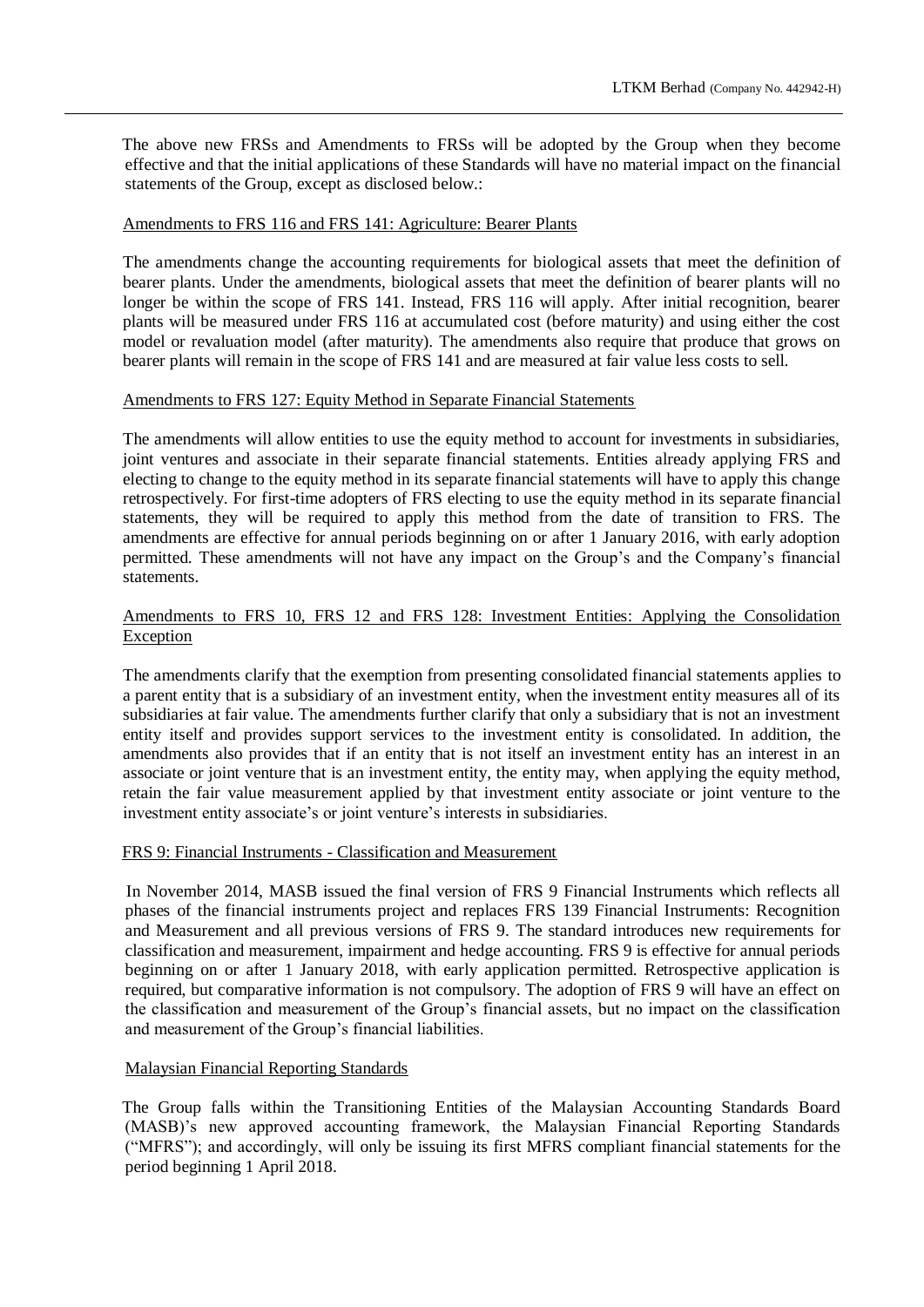# A2. Audit Report on Preceding Annual Financial Statements

The auditors' report on the financial statements for the year ended 31 March 2015 was not qualified.

# A3. Segmental Information

|                            | 3 months ended |               | 9 months ended |               |
|----------------------------|----------------|---------------|----------------|---------------|
|                            | 31-Dec-15      | 31-Dec-14     | 31-Dec-15      | 31-Dec-14     |
|                            | <b>RM'000</b>  | <b>RM'000</b> | <b>RM'000</b>  | <b>RM'000</b> |
| Segment revenue            |                |               |                |               |
| Poultry & related products | 44,279         | 48,469        | 126,388        | 139,758       |
| Extraction & sale of sand  | 650            | 807           | 2,264          | 2,893         |
| Total                      | 44,929         | 49,276        | 128,652        | 142,651       |
| <b>Segment results</b>     |                |               |                |               |
| Poultry & related products | 5,484          | 12,466        | 15,057         | 32,670        |
| Investment holdings        | 89             | (724)         | (318)          | (1,100)       |
| Extraction & sale of sand  | 266            | (83)          | 887            | 1,199         |
| Others                     | (112)          | (40)          | (256)          | (106)         |
| Profit before tax          | 5,727          | 11,619        | 15,371         | 32,663        |
| Less: Tax expense          | (1,382)        | (3,700)       | (3,863)        | (9,879)       |
| Profit net of tax          | 4,345          | 7,919         | 11,508         | 22,784        |

### A4. Unusual Items due to their Nature, Size or Incidence

On 22 December 2015, the Company's wholly owned subsidiary, Lumi Jaya Sdn. Bhd. (LJSB) entered into a sale and purchase agreement (the SPA) with JM Asiajaya Sdn. Bhd (JMSB) for the proposed disposal of all that piece of freehold land measuring approximately 21284 square metres together with a factory erected thereon and known as Lot 5998, Batu 8, Jalan Kapar, 42200, Selangor Darul Ehsan (the Property) for a cash consideration of RM26 million.

The proposed disposal is expected to be completed in the quarter ending 30 June 2016.

There were no other unusual items affecting assets, liabilities, equity, net income or cash flows during the financial quarter ended 31 December 2015.

A5. Changes in Estimate

There were no changes in the estimates that have had a material effect in the current quarter results.

A6. Comments about Seasonal or Cyclical Factors

The Group's performance is not significantly affected by major festive seasons.

A7. Dividends Paid

There were no dividends paid during the quarter under review.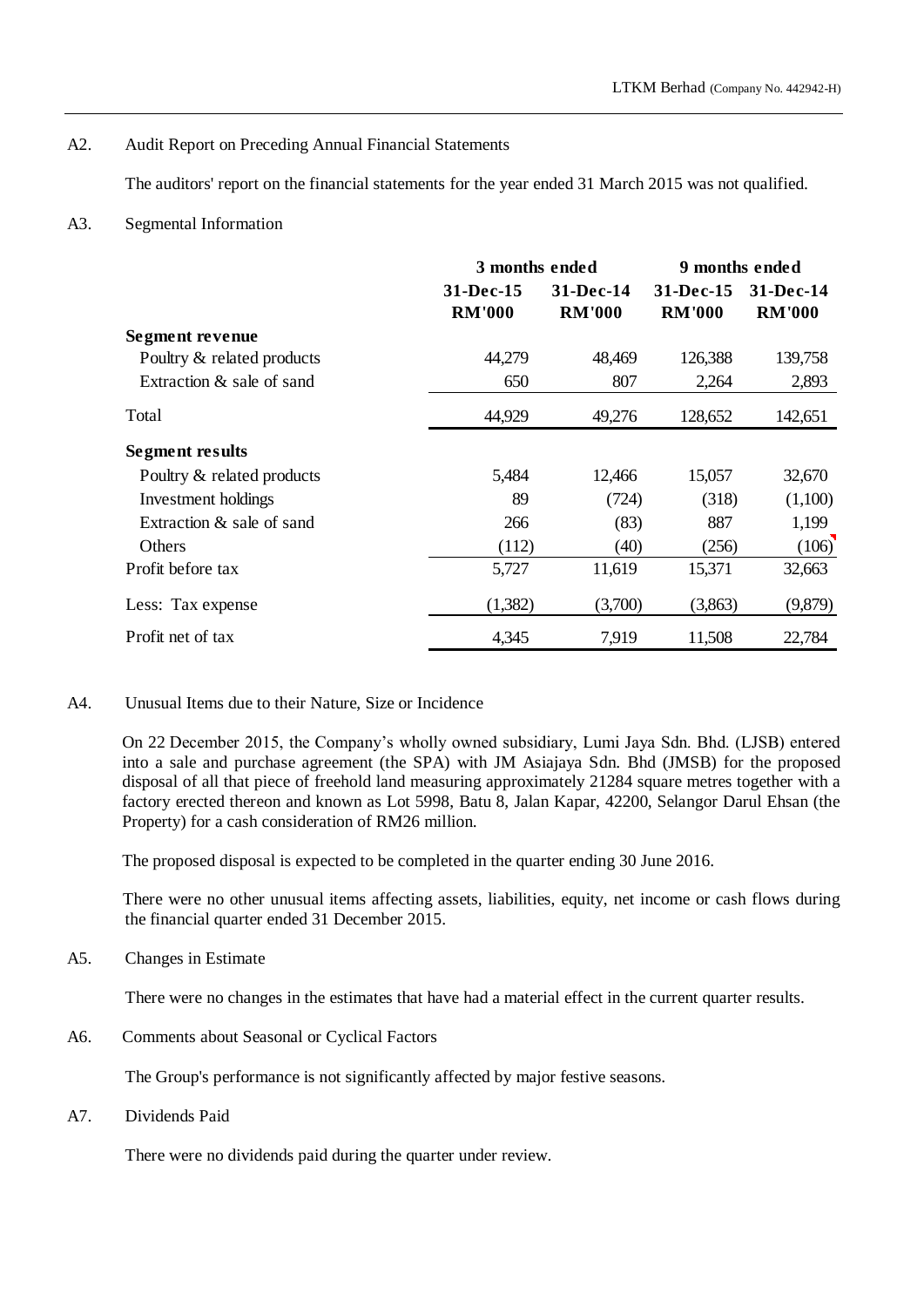A8. Carrying Amount of Revalued Assets

There were no other changes in the valuation of property, plant and equipment brought forward from the previous annual financial statements.

A9. Debt and Equity Securities

There were no issuances, repurchases, and repayments of debt and equity securities during the quarter under review.

A10. Changes in Composition of the Group

There were no changes in the composition of the Group during the quarter under review.

A11. Changes in Contingent Liabilities and Contingent Assets

There were no changes in other contingent liabilities or contingent assets since the last annual balance sheet as at 31 March 2015.

A12. Subsequent Events

There were no material events subsequent to the end of the current quarter under review, saved and disclosed below:-

i) On 21 January 2016 the Company's wholly-owned subsidiary, LTK (Melaka) Sdn. Bhd. entered into a sale and purchase agreement with the landowners of a parcel of freehold land held under GM62 Lot 1402, Mukim Petaling, Kuala Lumpur measuring 7,841 square metres (the Land) to acquire the Land for a purchase consideration of RM27,436,700 to be fully settled in cash.

The proposed acquisition is expected to be completed in the quarter ending 30 June 2016.

ii) On 5 February 2016, LJSB and JMSB mutually agreed to revoke and rescind the SPA entered into on 22 December 2015 subject to the terms and conditions of the Deed of Revocation dated 5 February 2016.

Subsequent to the revocation of the SPA, LJSB entered into a new sale and purchase agreement with Yetta Steel Industries Sdn. Bhd. (YSISB) for the proposed disposal of all that piece of freehold land measuring approximately 21284 square metres together with a factory erected thereon and known as Lot 5998, Batu 8, Jalan Kapar, 42200, Selangor Darul Ehsan (the Property) for a cash consideration of RM26 million. YSISB is a related company of JMSB with common shareholders and directors.

The proposed disposal is expected to be completed in the quarter ending 30 June 2016.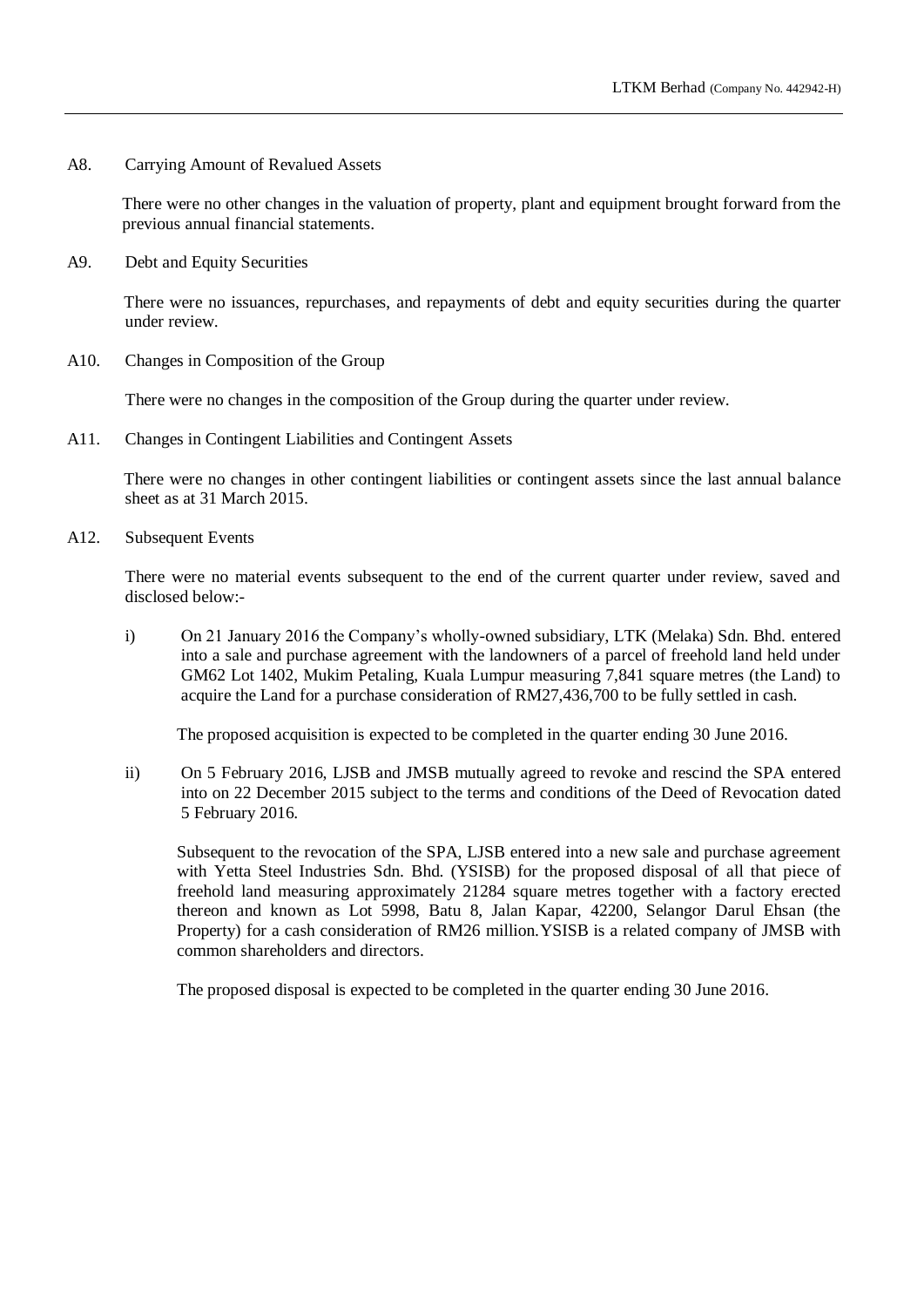# A13. Profit for the Period

Profit for the period is arrived at after crediting/(charging):

|                                            | <b>Current Quarter</b> |           | <b>Current Quarter</b> |           |  |
|--------------------------------------------|------------------------|-----------|------------------------|-----------|--|
|                                            | 3 months ended         |           | 9 months ended         |           |  |
|                                            | 31-Dec-15              | 31-Dec-14 | 31-Dec-15              | 31-Dec-14 |  |
|                                            | (RM'000)               | (RM'000)  | (RM'000)               | (RM'000)  |  |
| Interest income                            | 168                    | 90        | 583                    | 297       |  |
| Other income including investment income   | 595                    | 268       | 1,362                  | 1,477     |  |
| Interest expense                           | (187)                  | (210)     | (512)                  | (675)     |  |
| Depreciation & amortisation                | (1,744)                | (1,614)   | (5,153)                | (6,217)   |  |
| Provision for and write off of receivables |                        |           |                        |           |  |
| Provision for and write off of inventories |                        |           |                        |           |  |
| Gain on disposal of :                      |                        |           |                        |           |  |
| Quoted shares                              | 42                     | 4         | 1,256                  | 79        |  |
| Unquoted investments                       |                        |           |                        |           |  |
| Properties                                 |                        |           |                        |           |  |
| Impairment of assets                       | (5)                    |           | (1,048)                | (603)     |  |
| Foreign exchange gain:-                    |                        |           |                        |           |  |
| Realised gain                              | 143                    | 414       | 874                    | 705       |  |
| Unrealised (loss)/gain                     | (40)                   | 77        | 302                    | 142       |  |
| Gain/(loss) on derivatives                 |                        |           |                        |           |  |
| <b>Exceptional</b> items                   |                        |           |                        |           |  |

# A14. Realised and Unrealised Profits Disclosure

|                                     | Group      |           | Company    |           |
|-------------------------------------|------------|-----------|------------|-----------|
|                                     | As at      | As at     | As at      | As at     |
|                                     | 31.12.2015 | 31.3.2015 | 31.12.2015 | 31.3.2015 |
|                                     | (RM'000)   | (RM'000)  | (RM'000)   | (RM'000)  |
| Total retained profits of the Group |            |           |            |           |
| and the Company:-                   |            |           |            |           |
| Realised profits                    | 89,408     | 101,294   | 17,592     | 40,089    |
| Unrealised profits                  | 13,849     | 13,407    | 0.21       | 0.21      |
|                                     | 103,257    | 114,701   | 17,592     | 40,089    |
| Add: Consolidation adjustments      | 19,157     | 18,877    |            |           |
| Retained profits as per             |            |           |            |           |
| consolidated accounts               | 122,414    | 133,578   | 17,592     | 40,089    |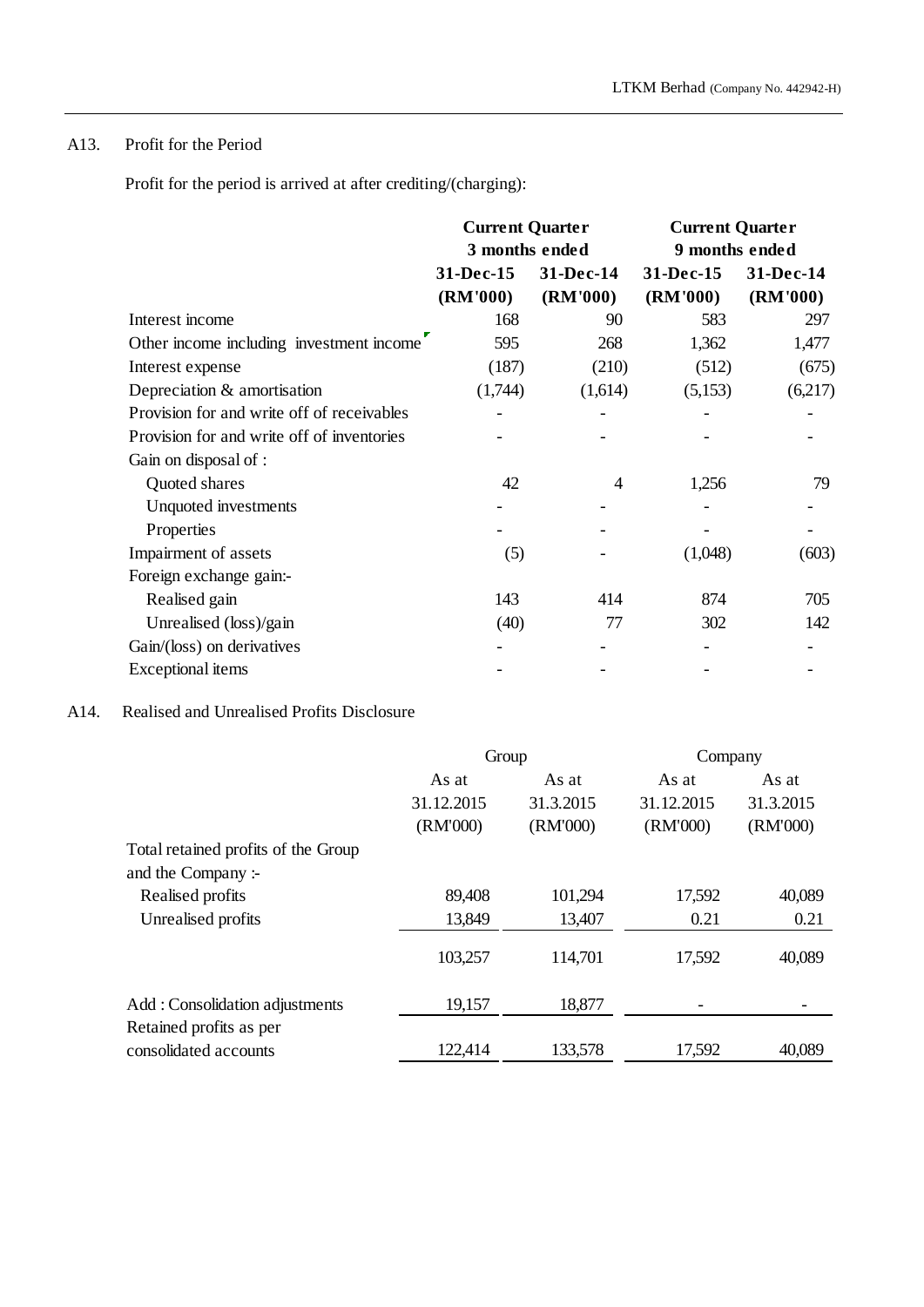# **B. BMSB Listing Requirements (Part A of Appendix 9B)**

### B1. Review of Performance

The Group registered revenue of RM44.93 million and a net profit after tax of RM4.35 million for the current quarter as compared to a revenue of RM49.28 million and a net profit of RM7.92 million in the same quarter of previous year. The lower revenue and net profit was mainly due to the decline in egg prices and increase in costs of major raw materials.

For financial year-to-date, the Group recorded a revenue of RM128.65 million and a net profit of RM11.51 million as compared to a revenue of RM142.65 million and net profit of RM22.78 million in the corresponding period of the previous year. The drop in revenue was caused by 12% decline in the prices of eggs sold. This coupled with higher farm overhead resulted in the sharp drop in the net profit for the period.

Revenue and contribution from other segments did not significantly affect the performance of the Group for the current quarter under review.

### B2. Comment on Material Change in Profit Before Tax

The Group posted a profit before tax of RM5.73 million for the current quarter versus RM6.08 million in the preceding quarter. The Group's revenue for this quarter at RM44.93 million is higher compared to RM42.97 million recorded in the preceding quarter. The improvement in revenue was mainly contributed by increase in the egg prices. However, increase in costs of major raw materials resulted in lower profit compared to preceding quarter.

The changes in contributions from other segments of the Group were not significant for the quarter under review.

### B3. Commentary on Prospects

The Board views the next period as challenging due to volatile egg prices and the impact of the US dollar on costs of major raw materials such as corn and soybean. Contributions from the Extraction and Sale of Sand are not expected to significantly differ whilst no material contributions are expected from the other segments.

### B4. Profit Forecast or Profit Guarantee

This is not applicable.

### B5. Tax Expenses

|                      | 9 months ended | 9 months ended |
|----------------------|----------------|----------------|
|                      | 31.12.15       | 31.12.14       |
|                      | RM'000         | <b>RM'000</b>  |
| Income tax expense   | 3,866          | 9,879          |
| Deferred tax expense | (3)            |                |
| Total                | 3,863          | 9,879          |

The effective tax rate for the current period is higher than the statutory rate of 24% due to certain unallowable expenses.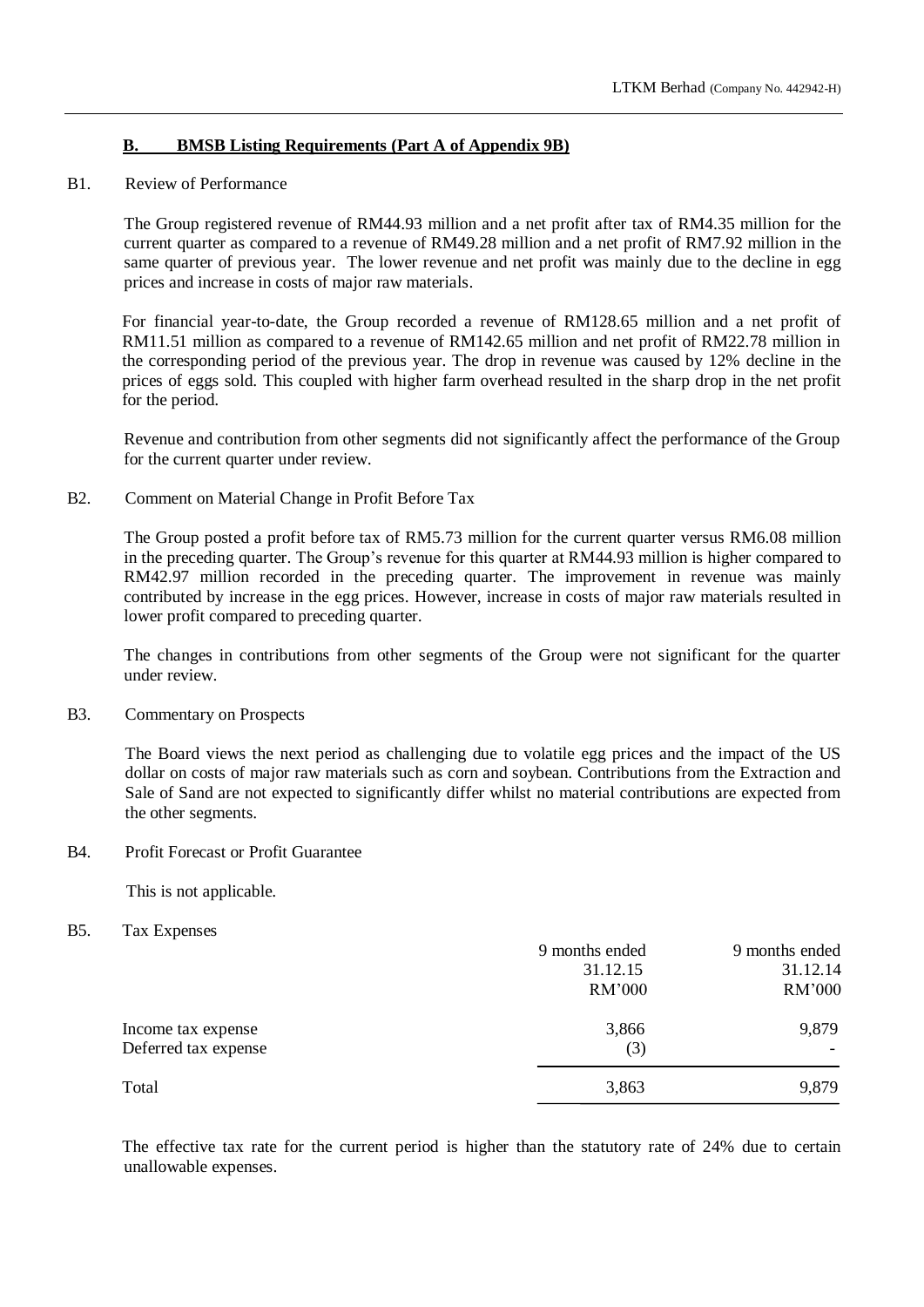# B6. Corporate Proposals

(a) Status of Corporate Proposals

There were no corporate proposals announced but not completed as at 25 February 2015.

(b) Status of Utilisation of Proceeds

Not applicable as there was no corporate proposal to raise funds.

# B7. Borrowings

The total Group borrowings as at 31 December 2015 were as follows:

|                              | Secured | Unsecured | Total  |
|------------------------------|---------|-----------|--------|
|                              | RM'000  | RM'000    | RM'000 |
| <b>Short term borrowings</b> |         |           |        |
| Term loan                    | 699     | 1,679     | 2,378  |
| Other bank borrowings        | 5,000   | 10.850    | 15,850 |
|                              | 5,699   | 12,529    | 18,228 |
| Long term borrowings         |         |           |        |
| Term loan                    | 737     | 3.336     | 4,073  |
| Total borrowings             | 6,436   | 15,865    | 22,301 |

There were no borrowings in any foreign currency as at 31 December 2015.

B8. Off Balance Sheet Financial Instrument

There were no off balance sheet financial instruments as at 31 December 2015.

B9. Changes in Material Litigations

There were no material litigations involving the Group for the current quarter under review.

B10. Dividend Payable

Interim dividend

The Board of Directors has declared a single-tier interim dividend of 2.5 sen (5%) per ordinary share in respect of the financial year ended 31 March 2016, to be paid on 8 April 2016. The entitlement date for the dividend payment is 18 March 2016.